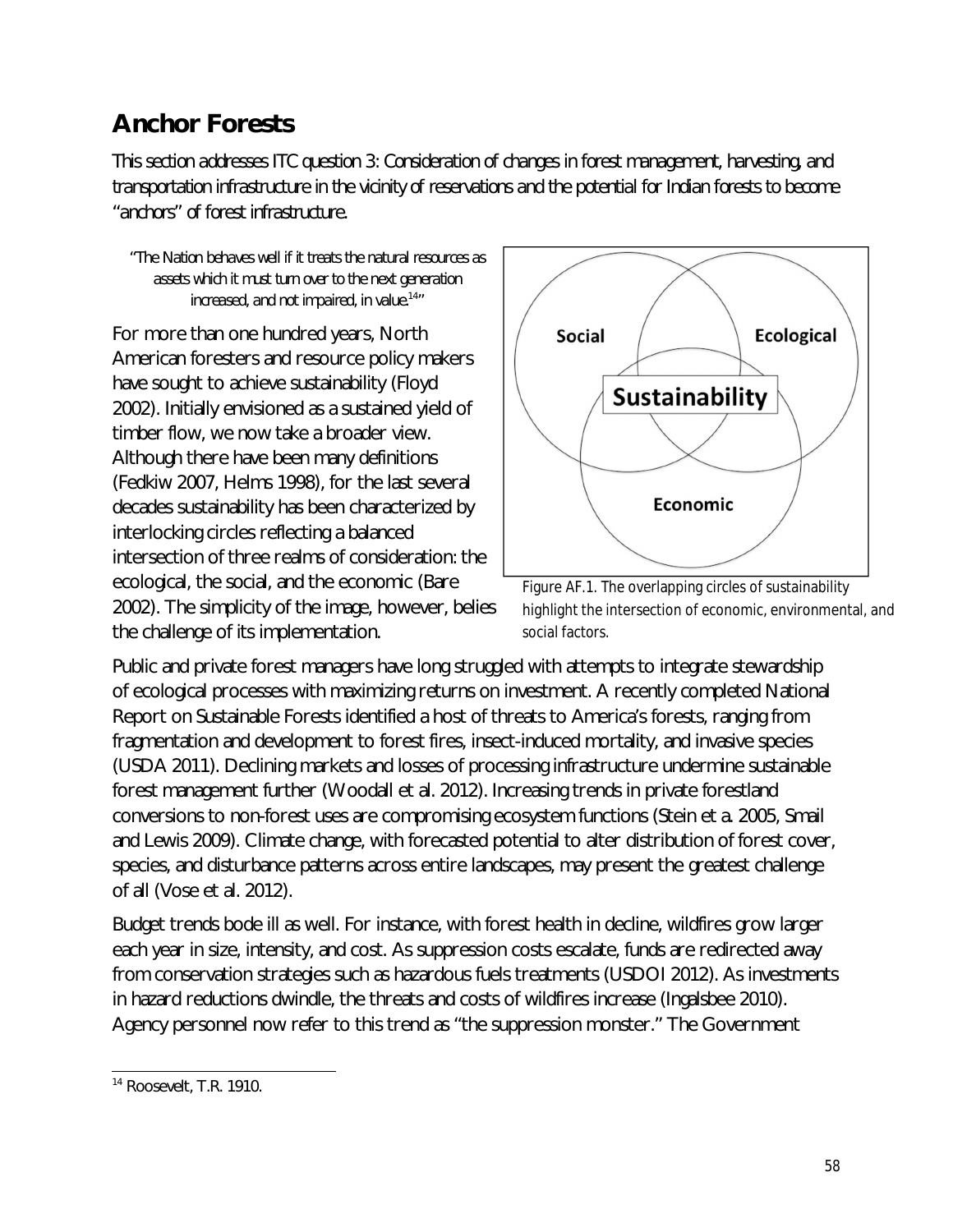Accountability Office showed that appropriations for federal agencies to prepare for and respond to wildfires rose from an average of \$1.1 billion per year in fiscal years 1996 through 2000 to an average of more than \$2.9 billion per year from fiscal years 2001 through 2005 (GAO 2007). By FY2008, wildfire funding, including emergency supplements, had reached \$4.5 billion, more than in any previous year (Gorte 2011). Upwardly spiraling suppression costs of uncharacteristically destructive wildfires -- so-called "mega-fires" -- combine with losses of resources, habitats, and water quality to push sustainability further and further from reach (Williams 2011). Whether measured by the escalating costs of wildfire suppression (Western Forestry Leadership Coalition 2009) or the precipitous loss of forest products manufacturing facilities (Smith and Guldin 2012), the evidence that we are on an unsustainable path is abundant and compelling.

*"The threats our forests face and the inadequacy of our current response to these threats have caused concern as to whether the nation's forests are sustainable.*<sup>15</sup> *"*

Moreover, contemporary forest issues are now broadly acknowledged as too large to be successfully addressed at a local level or single ownership (NASF 2009). Federally supported collaborations, such as LCC's, the Wildland Fire Leadership Conference, and the Collaborative Forest Landscape Restoration Program (CFLRP), are seeking multi-ownership conservation strategies at landscape scales. More and more policy makers and land managers are recognizing the growing interdependence between forest industry sectors, public agencies, and forestmanaging Indian tribes.

## *"The threats facing our forests don't recognize property boundaries…we must operate at a landscape-scale by taking an 'all-lands approach.*<sup>16</sup> *"*

During the course of this IFMAT investigation, we have heard clearly and often from tribal leaders across the nation that, given current economic and environmental declines, the future of tribal forests may be in question. Depressed markets for forest products have led to revenue shortfalls, job losses, and diminished ability to care for tribal forests. Forest health declines, often most acute on neighboring federal lands, threaten resources vital to tribal lifeways, such as water, fish, wildlife, cultural foods, materials, and medicines. A sense of emergency is growing within many forest-dependent Indian communities, especially in the West.

Tribes are increasingly acknowledged as the senior caretakers of American landscapes. Indian people share a common responsibility to manage the environment on behalf of present and future generations. Years back, the fundamental tribal objective was protection of Indian people and resources from the intrusive pressures of the outside world. However, faced with the growing threats of declining forest systems and limited economic and employment opportunities, concerned tribal leaders are now turning their attention and stewardship abilities to environmental challenges beyond reservation borders. The future of the forests on and off the reservation may depend upon the success of their effort. There is a growing agreement

 $\overline{\phantom{a}}$ <sup>15</sup> Western Governors Association.

<sup>&</sup>lt;sup>16</sup> Agriculture Secretary Vilsak. 2009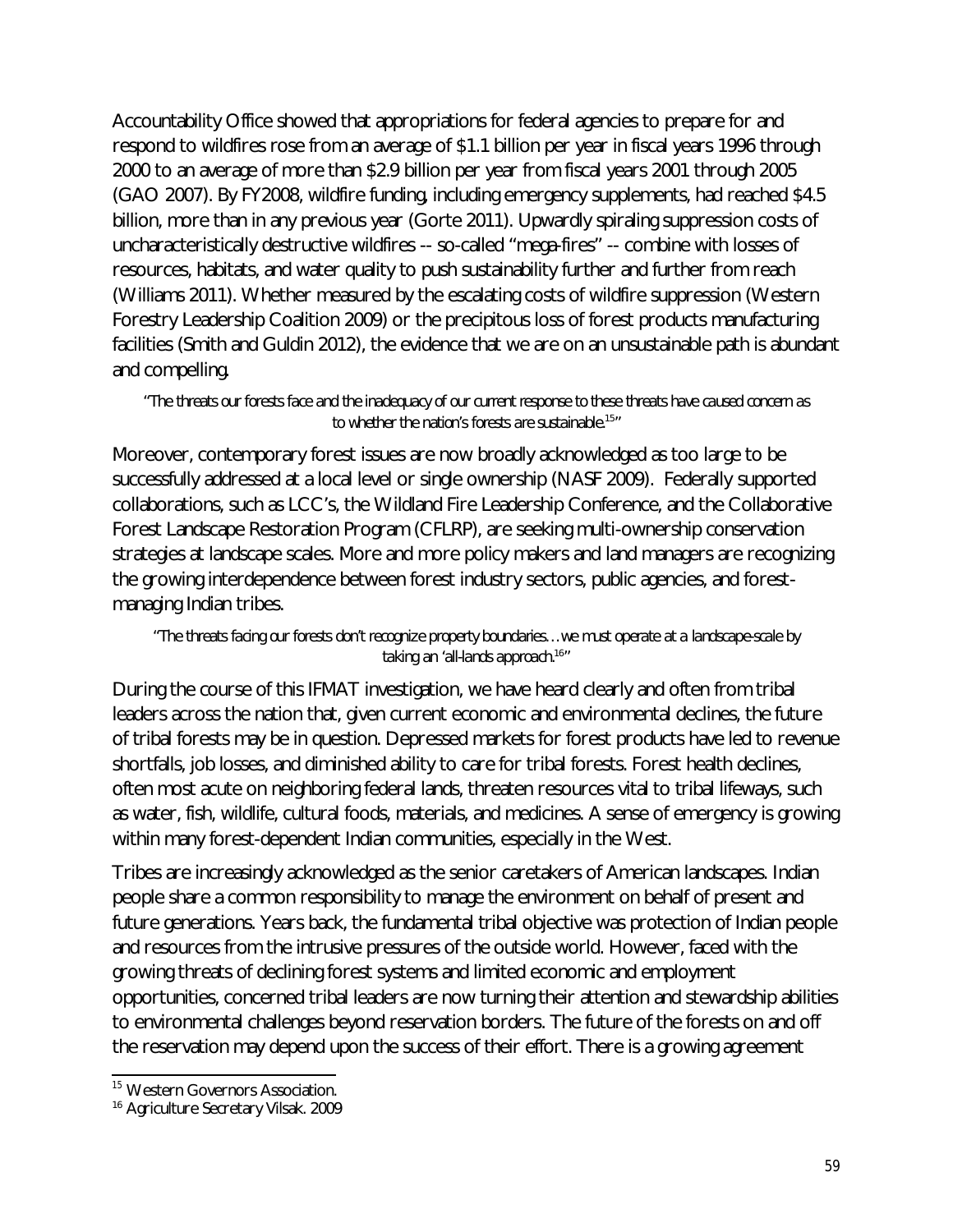between tribal and BIA resource managers that no other public or private entity is up to the task (IRDS 2012, ONR 2010).

*"Tribal and indigenous peoples'…lifestyles can offer modern societies many lessons in the management of resources in complex forest, mountain, and dryland ecosystems.*<sup>17</sup> *"*

The ITC is a 36-year-old association of 70 forest-owning Indian tribes and Alaska Native organizations. ITC is dedicated to improving the management of natural resources of importance to Native American communities. Leaders of ITC have brought forth the concept of Anchor Forests as a means to help focus collaborative efforts to sustain forests.

Anchor Forests have a simple and sensible premise: sustainability. In order to sustain desirable cultural, ecological, and economic forest objectives, sufficient levels of timber harvest must be assured such that stewardship programs, industrial infrastructure, and forest dependent communities remain viable. Harvests must reliably come from multiple owners: large and small, public and private. In areas with significant Indian forests, tribes can become "anchors" to multiowner stewardship programs.

The Anchor Forest concept is not new. National concern for the economic stability of forestdependent communities following decades of "cut and run" harvesting was formalized when Congress passed the Sustained Yield Forest Management Act in 1944. The act empowered the Secretary of Agriculture to establish cooperative "sustained yield units" comprised of private and federal forestlands. Six sustained yield units were established to support the raw material needs of local manufacturing (Clary 1987). During the 1950s, the Forest Service also established two long-term supply agreements in Alaska with pulp manufacturers (Morse 1997). Although several of these arrangements lasted for decades, only one federal unit is still active today in Lakeview, Oregon. These early prototypes for cooperative forestry eventually failed because of unstable federal resource policies and a lack of adequate engagement with diverse stakeholders (Clary 1987).

Anchor Forests are intended to provide a foundation to foster the development of common visions through collaboration and cooperation across ownership boundaries and among disparate interests. For regional planning and development, Anchor Forests support the capacity to mount and focus financial resources for infrastructure investments by identifying regional needs and opportunities, and informing forest land owners of prospects for future timber markets.

Anchor Forests are envisioned as large, contiguous areas of land guided by collaborative agreements across ownerships based upon four major objectives:

- 1. A reasonable expectation for sustainable wood commodity production;
- 2. Timber harvest volumes sufficient to support economically viable manufacturing, processing, and workforce infrastructure within accessible/affordable delivery distances;

 $\overline{a}$ <sup>17</sup> World Commission on Environment and Development. *1987.*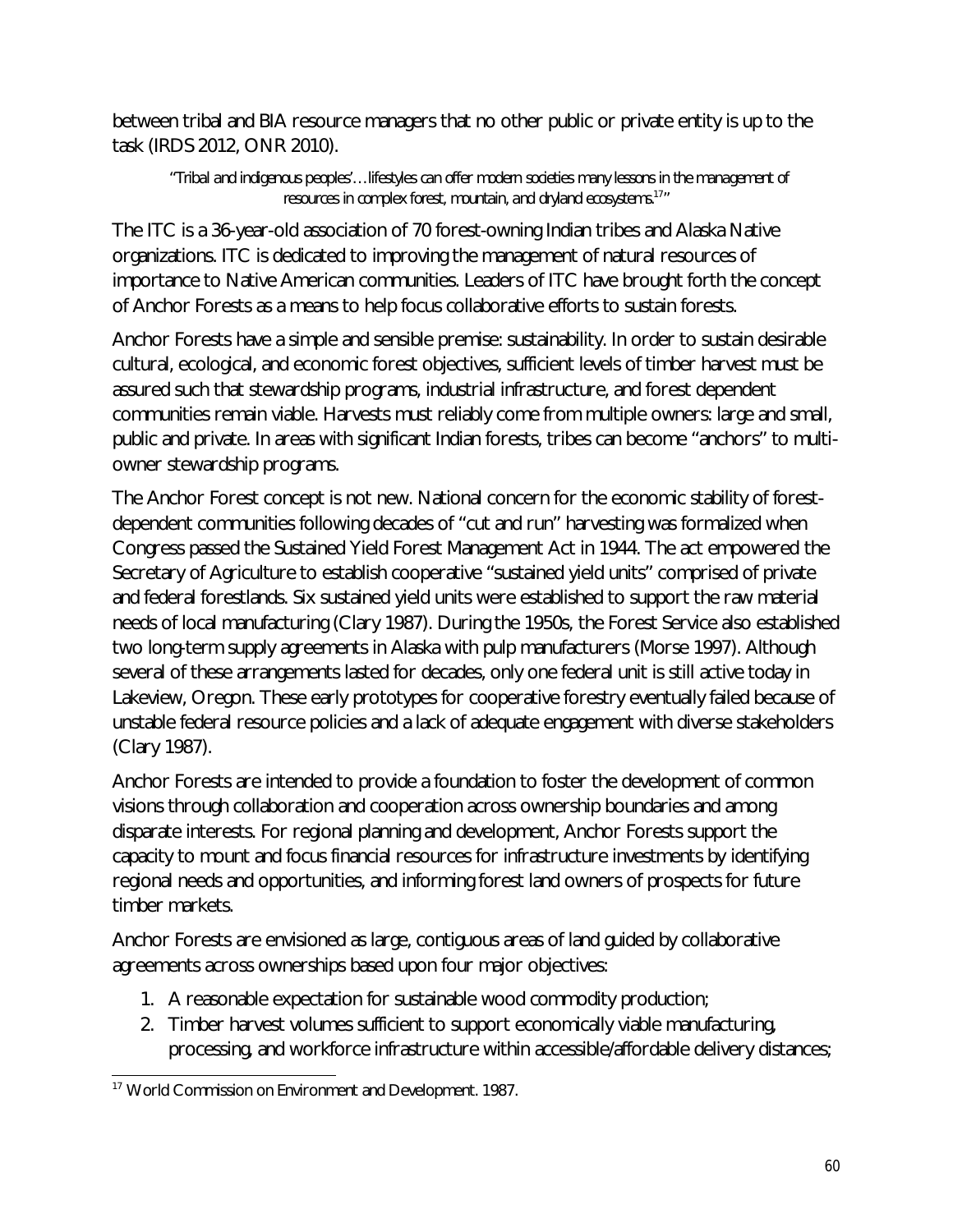- 3. Long-term management plans, supported by inventory and monitoring systems, professional staff, up-to-date technical capabilities; and integrated research, i.e., capable of workable adaptive management strategies;
- 4. The institutional and operational commitment and capacity needed for implementation.

The first two objectives center on the relationship between commercial activities and the ability to care for forests. Anchor Forests must be capable of sustaining production levels of forest products at a scale necessary to maintain at least a minimal level of competition (~100 MMBF/yr) within viable transportation distances (~60 mile radius) from the woods to processing facilities. Income from the utilization of forests is essential to help underwrite the costs of stand improvements to sustain vital ecological functions and economic systems. Minimum levels of harvesting, manufacturing, processing, transportation and work force infrastructure must be identified, maintained and improved to address forest health problems and support rural forest-dependent communities. Currently, harvesting and processing infrastructure is in a critical state of decline. Once these human and physical resources disappear, they will be very difficult to replace. Without access to markets for forest products, without the ability to prepare and implement management prescriptions, without loggers and mills and the means to transport wood to markets, without the income generated from harvest to defray costs of forest health treatments at the scale required, forests are facing the prospect of increasing losses from insects, disease, wildfire, conversion and climate change. They, in essence, move from being community assets to community liabilities.

*"In the long term, a sustainable forest management strategy aimed at maintaining or increasing forest carbon stocks, while producing an annual sustained yield of timber, fiber, or energy from the forest, will generate the largest sustained mitigation benefit.*<sup>18</sup> *"*

The third and fourth Anchor Forest objectives emphasize the importance of having the institutional capability, the staff, equipment, facilities, and organizational components, necessary to support coordinated management across the landscape. Information and staff are needed to undertake cross-boundary analysis and management planning for investment and to restore, maintain, and enhance road systems, habitats, forest health, ecosystem functions and services. Landscape-scale analyses are required to plan for and reduce risks of loss due to wildfire, insects, and disease, maintain ecosystem functions, and increase resiliency to uncertain stresses from climate change to acceptable levels (Hemstrom et al. 2012).

A trusted foundation for decision-making and facilitated active involvement of agencies, scientists, and practical advice from the field is needed to bring the collective knowledge, expertise, and information to bear on the issues under deliberation. Multi-disciplinary, multiparty science support will be needed to support informed stakeholder deliberation. To the extent possible, scientific uncertainties need to be diminished, or at least identified and agreed to their extent, so discussions can effectively focus on matters of policy. Participants need to

 $\overline{a}$ 

<sup>&</sup>lt;sup>18</sup> Intergovernmental Panel on Climate Change. 2007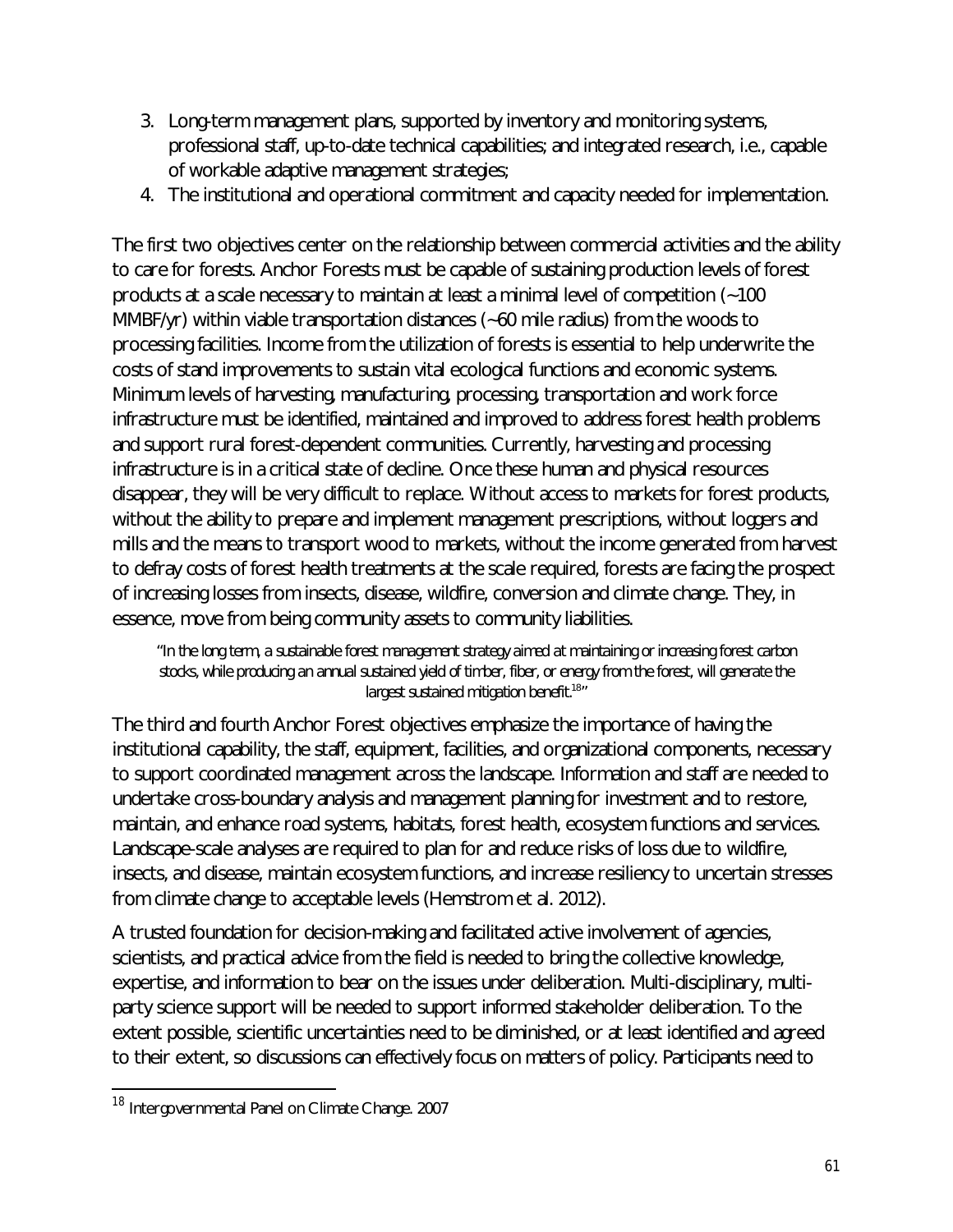have confidence in the collation, analysis, and synthesis of information, the identification and evaluation of options and trade-offs, and the currency and relevancy of developments in information, technology and research. Integration of traditional knowledge and understandings with contemporary science and technical capacity should be encouraged such that managers and scientists might learn from tribal elders and holistic problem-solving might proceed.

Tribes are uniquely positioned to convene stakeholders in support of multi-ownership forestry collaborations. Tribes are political sovereigns with reserved rights on ceded lands that have potential for unparalleled influence in the co-management of federal lands. Tribal resource programs are backed by unique legal and political relationships with the United States established through treaties, statutes, executive orders, and judicial decisions. All federal actions that impact Native Americans and Alaska Natives must proceed based upon consultation with tribal leaders. The federal Indian trust responsibility is a legally enforceable fiduciary obligation on the part of the United States to protect and enhance tribal sovereignty, treaty rights, lands, assets, and resources.

Federal trust obligations to Indian tribes parallel broader US environmental responsibilities embodied in common law by the public trust doctrine. At the core of the doctrine is the principle that every sovereign government holds vital natural resources in "trust" for the public (Sax 1970). As trustee to both Indians and all citizens, the government has a dual responsibility to protect natural resources and the environment for present and future generations of all Americans. Fulfillment of trust responsibility to Indian tribes is an unavoidable moral and legal obligation that can positively be considered as an investment in Anchor Forests.

Indian tribes are not politically aligned with stakeholder extremes from either industry or environmental groups. They answer to the forest and the people not the federal bureaucracy. In some regions, especially in the West, tribes have the last remaining processing infrastructure and natural resource management staff. Tribes are reacquiring forestlands, which once acquired, will not be sold.

*"Indian tribes are here to stay. We will not sell our land or shear down our forests during wavering economic times and relocate our operations elsewhere. Our ancestors - our culture - is committed to the land upon which we live.*<sup>19</sup> *"*

Indian tribes are keepers of TEK. Handed down through interpersonal teachings, stories, and practices, TEK reflects cumulative understandings of how the people coexist in natural environments. TEK can be important in development of collaborative arrangements because it brings together different forms of knowledge and practices while creating opportunities for mutual learning and relationship building (Donoghue et al. 2010).

Resource management approaches adopted by modern society have long been dominated by western science. Yet, a cascade of environmental misunderstandings and unintended consequences now demonstrate that science alone may not be adequately equipped to address

 $\overline{a}$ 

<sup>&</sup>lt;sup>19</sup> Former ITC President J. Pinkham. 1995. Testimony at the NIFRMA Oversight Hearing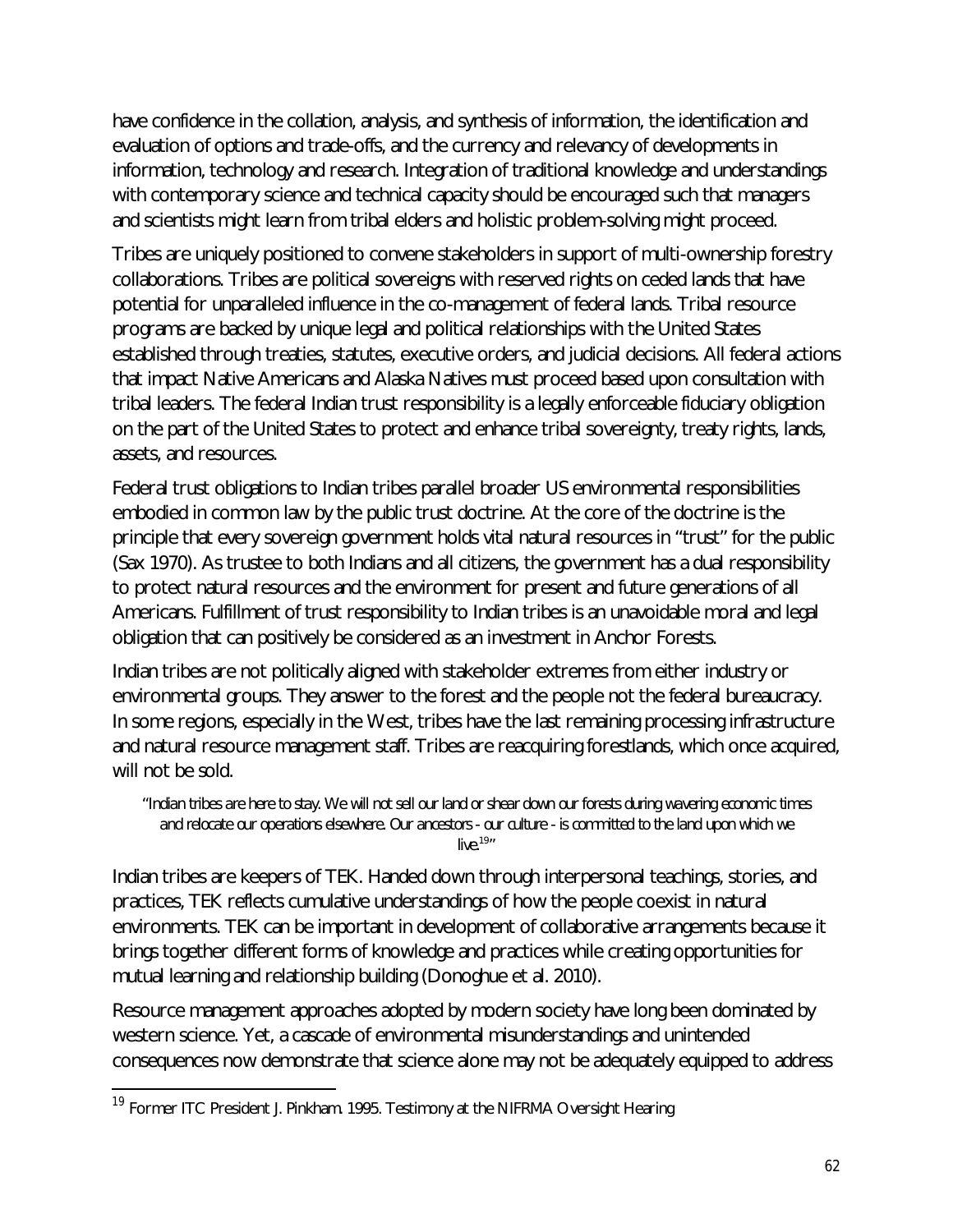complex environmental challenges such as climate change and forest health declines. While TEK and science represent historically different ways of thinking, these two realms of knowledge share a common understanding that the natural world is amenable to explanation. Both develop sophisticated knowledge used to inform cause and affect relationships from which strategies might emerge (Mason et al. 2012). Anchor Forests represent unprecedented opportunities for bringing TK and science together to broaden understanding of a complex and changing world.

The BIA, located within the DOI, is the primary federal agency charged with carrying out the United States' trust responsibility to American Indian and Alaska Native people, maintaining the government-to-government relationship with the federally recognized Indian tribes, and promoting and supporting tribal self-determination (BIA 2013). Indian reservations represent ten percent of the land base within DOI jurisdiction and the largest permanent human residential population on DOI lands. DOI has federal trust obligation to protect, preserve, and enhance Indian land for its beneficiary inhabitants.

Indian tribes and the USFS share nearly 3,000 miles of contiguous borders. Sixty tribes have treaty rights that extend onto federal forests where culturally important resources and sacred sites require protection and stewardship. The agency and tribes are more than just neighbors; they are partners with common goals for social, cultural, ecological, and economic sustainability (USDA 2012). In the face of deteriorating conditions in federal forests that threaten Indian resources, tribes have contracted with the Forest Service to conduct hazardous fuels reduction treatments on federal lands through stewardship contracting and the TFPA. However, the scope of these activities has been tentative and inadequate. As mentioned earlier in this report, TFPA partnerships for co-management of federal lands should be aggressively expanded, as 80 million acres of national forest lands are in need of treatment and pose a threat to tribal resources. "Goods for Services" contracts with tribal enterprises can help offset the costs of federal forest health treatments while providing raw material to tribal enterprises. In many areas of the nation, without an increase in fuels treatments and timber harvests on federal lands, sustainability will not be achievable. Given the potential for accomplishment, we are left to ask what might be slowing progress?

Anchor Forests will require a social and political climate that enables on-the-ground treatments at the scale required to address forest health and support investment, i.e., large landscapes. Ideological differences in values and perspectives have led to an atmosphere of confrontation and controversy that has stymied forest management, particularly on federal lands. Resolution has been elusive. The need for collaboration has been acknowledged but has manifested as a diverse and confusing array of programs intended to help but unable to move beyond the project pilot scale. Effective utilization of funds and authorities could be improved through coordinated focus within an Anchor Forest "all lands" context. Federal programs for collaborative management should seek out tribal participation as leaders and facilitators. This will be especially important to the evolution of climate change strategies for adaptation and mitigation.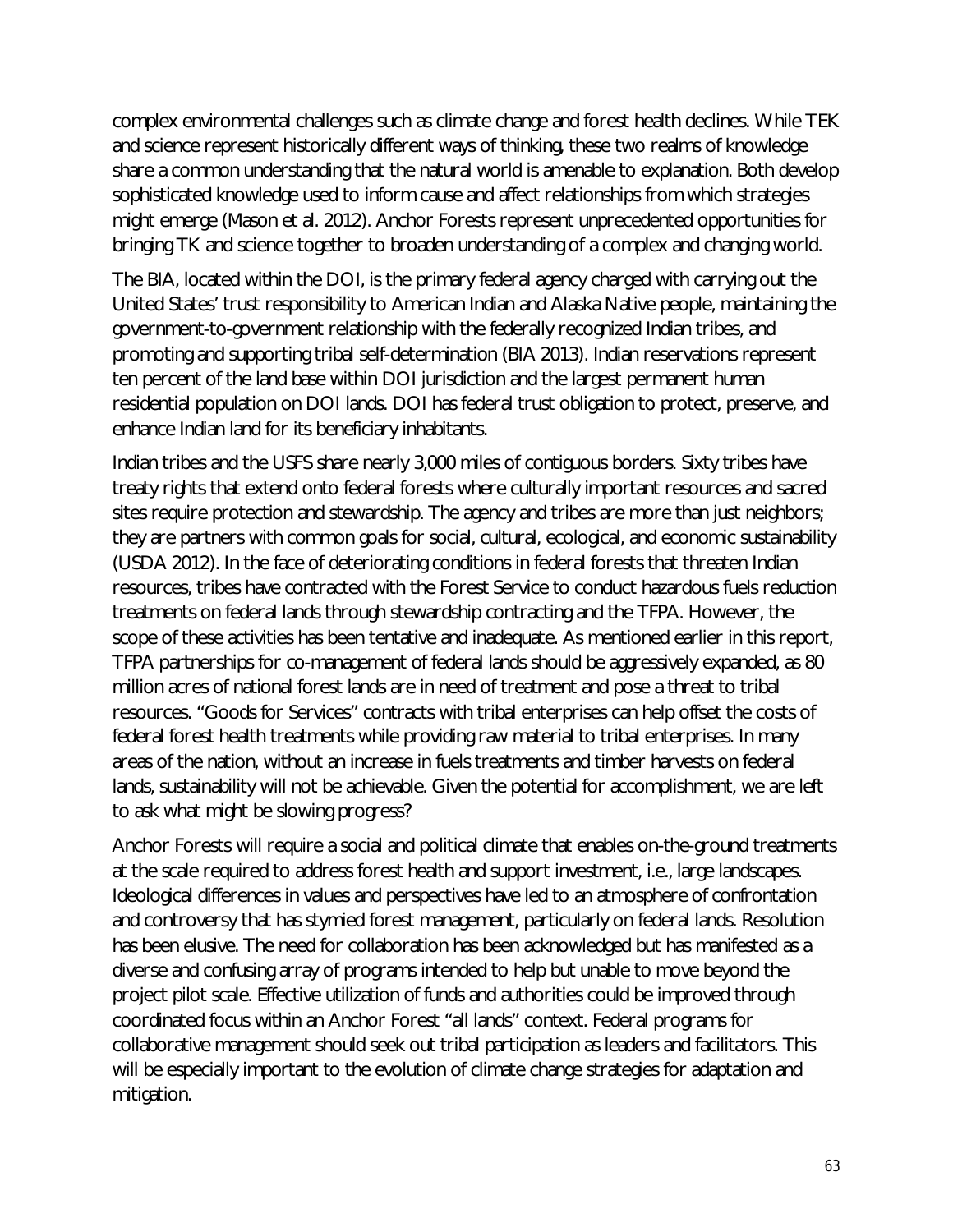In the beginning of this report we looked across the specific charges of our NIFRMA assignment to form central questions that have helped to guide our inquiry. We find that tensions surrounding chronic underfunding, challenged staff retention and uncertain federal commitment to trust responsibility, as noted in prior IFMAT reports, remain unresolved. However, the intractability of these issues does not mean that progress has not been observed. We offer *Fire, Investment, and Transformation (FIT)* as an emergent theme reflective of the hopeful developments that we see occurring in Indian Country. As noted two decades ago by IFMAT I, Indian forests are places of experimentation where many examples of effective, innovative, and adaptive management can be found. We find that the Anchor Forest proposal is a particularly encouraging development for the rescue of forest landscapes and communities. Anchor Forests are a welcome manifestation of "transformation."

Although an objective of sustainability has long been established in rhetoric and regulation, a fresh look at the human dimension of sustainability is instructive. We draw upon the familiar three-circle schematic to suggest that sustainability be considered as a social construct dependent upon three attributes, capability, commitment, and vision—the convergence of which fosters stewardship. The success of collaborative landscape management and Anchor Forests will be determined by our collective ability to summon stewardship forward.

*Capability* means sufficient, dedicated, and competent interdisciplinary staff with access to technical experts as well as the education and research communities. Harvest and processing infrastructure to support sales of forest products and creation of employment must be available. Adequate financial resources for investments in support of short- and long-term economic, ecological, and cultural objectives will also be required from both public and private sources.

*Commitment* means enduring ties by local people to the land and the community. Collaboration, as envisioned for Anchor Forests, is a process of social learning and durable relationship building reliant upon establishment and maintenance of trust. Stewardship will be poorly practiced if approached as a transient activity or with a priority objective of short-term financial gain. Commitment extends beyond the people to the status of the land and the resources. Significant forestlands must be dedicated, harvested, and cared for; not sold, converted, or abandoned.



Figure AF-2. The overlapping circles of vision, commitment, and capability characterize stewardship, which is sustainability in practice.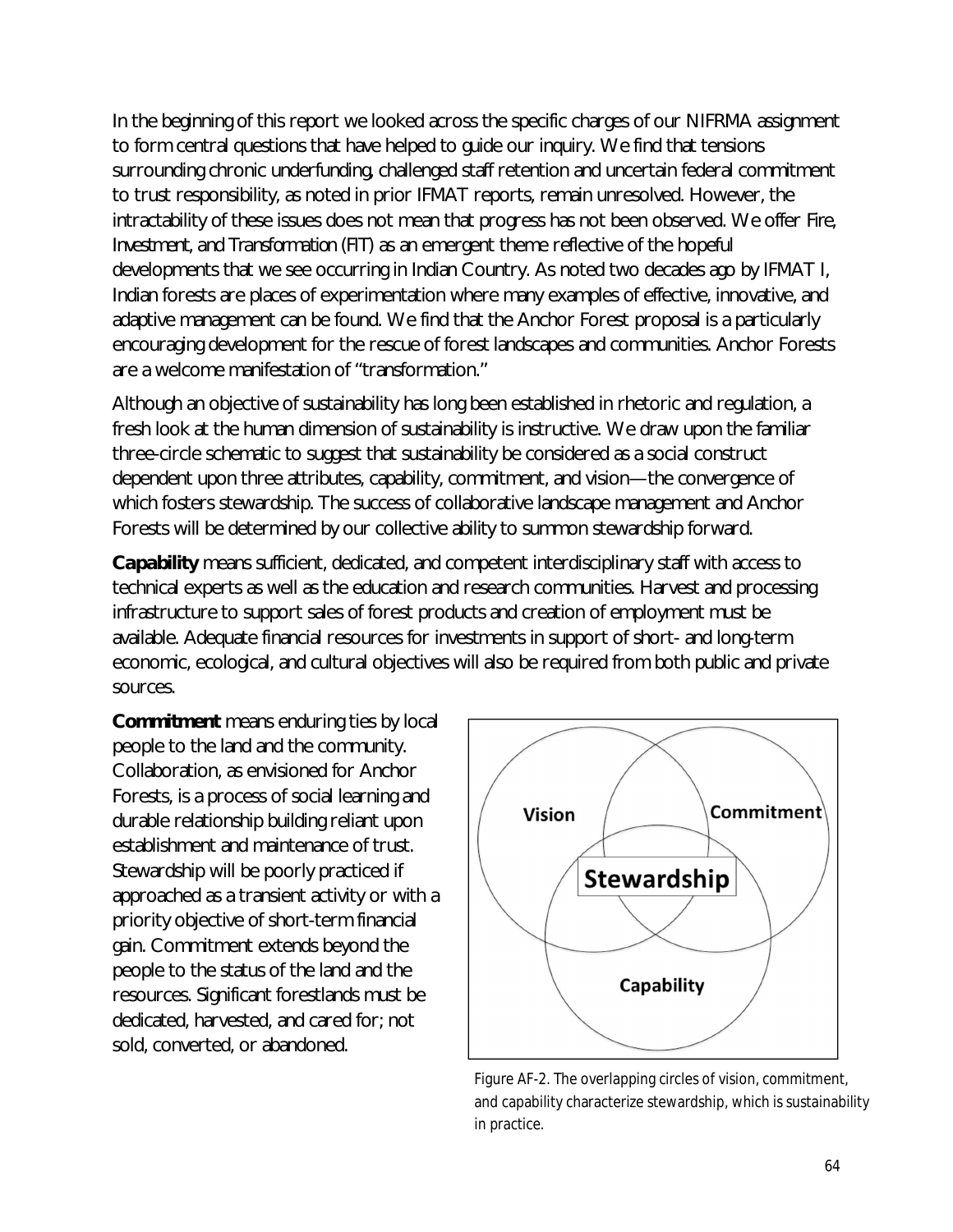**Vision** is the ability to "see" the past in the context of potential and adaptive futures. Vision evolves when critical thinking and observations coalesce into guiding principles and understandings of an interconnected world. Tribal keepers of TEK are uniquely qualified to contribute vision. Tribes live on the front lines of climate change, are uniquely dependent upon jeopardized resources, and have the vision to recognize change well in advance of climate scientists, yet tribes have only nominally been invited to participate in federal programs that address climate impacts to forested ecosystems. When thinking of stewardship, note that while capability and commitment might be schooled, hired, contracted, or purchased; vision is only available to those with a long history on the land. Vision has been a critical missing element in past landscape management experiments.

Vision, commitment, and capability must all be present such that informed planning can proceed to implementation, the unanticipated can be accommodated, and unintended consequences, such as the contemporary challenges detailed above, might be avoided. We have observed dedicated forestry professionals and technicians, Indian and non-Indian, working together in tribal and BIA operations, employed under the watchful eye of elders, to care for Indian resources and fulfill the wishes of the tribe. Tribal forestry programs strive to do the best they can with the resources available. Tribal people live with the consequences of their decisions. Stalled action is not any more of an alternative than rapid exploitation. Some reservations can be viewed as regional models for sustainable forestry (IFMAT I 1993, IFMAT II 2003).

Donoghue and others (2010) report an increase in collaborative resource management projects involving Indian tribes and agencies. On federal and tribal lands, awareness of the importance of cultural values and traditional management is on the rise supported by increased acknowledgement of treaty rights, affirmed commitment to consultation, and evolving understanding of tribal self-determination. For example, projects such as the restoration of meadows in the northern California Maidu Stewardship Project, the Nez Perce Gray Wolf reintroduction in Idaho, wild rice restoration in Minnesota by the Red Lake Band of Chippewa, the Navajo Nation Hogan Project in Arizona, and others have brought together tribes with federal, state, and private partners for shared objectives of tempering the contemporary by counterbalancing the traditional (Donoghue et al. 2010).

*"We must work towards a shared vision -- a vision that conserves our forests and the vital resources important to our survival while wisely respecting the need for a forest economy that creates jobs and vibrant rural communities.*<sup>20</sup> *"*

Anchor Forests represent a new and welcome expansion of collaboration between forest tribes and others. In central Washington State, the first Anchor Forest pilot project, the Tapash Sustainable Forest Collaborative, has been convened. The partners include the USDA Forest Service, The Nature Conservancy, the Washington Department of Natural Resources, the Washington Department of Fish and Wildlife, and the Yakama Indian Nation. The primary focus is to create interactive, consensus-based solutions for restoring forest health and avoiding

 $\overline{a}$ <sup>20</sup> Agriculture Secretary Vilsak. 2009.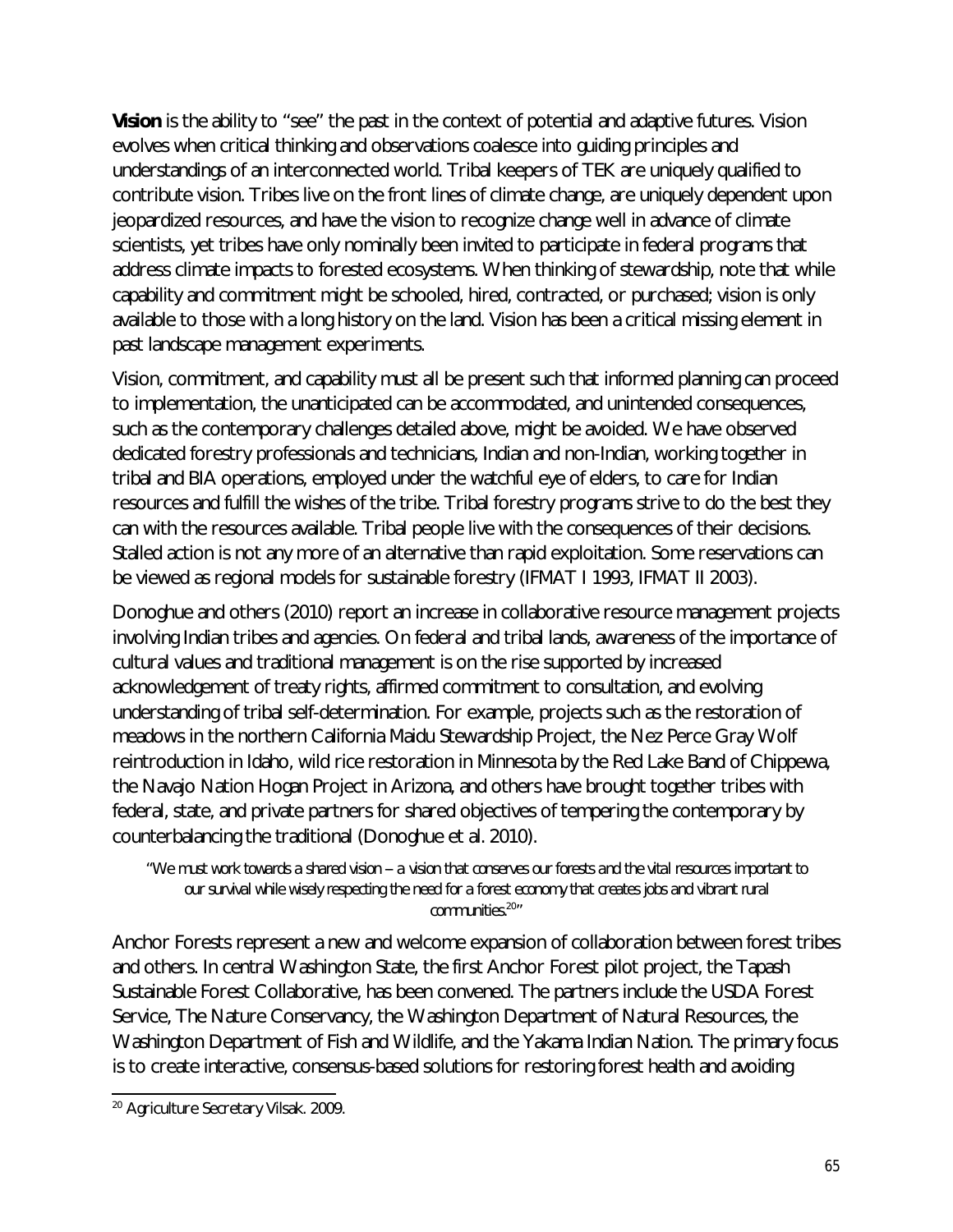forestlands conversion within the east Cascades. The Tapash represents a hopeful beginning; however, more projects need be undertaken as stakes are high and time is short in the forest areas where Indian reservations abut untended national forests.

*"Start with the rising sun, and work toward the setting sun, take only the mature trees, the sick trees, and the trees that have fallen. When you reach the end of the reservation, turn and cut from the setting sun to the rising sun and the trees will last forever.<sup>21</sup> "*

## **Findings**

- **AF1. Multi-ownership "all lands, all hands" management of landscapes** has been rightly championed by USDA Secretary Vilsack as necessary to address forest health, conversion, fragmentation, climate change, and other threats to US forests.
- **AF2. Federal trust obligations to Indian tribes parallel the broader US environmental responsibilities** embodied in common law by the public trust doctrine. As trustee to both Indians and all citizens, the government must protect natural resources and the environment for present and future generations of all Americans.
- **AF3. Conversion and fragmentation of forestlands threaten the sustainability of American forests.** Landscape strategies that fail to address conversion and fragmentation cannot succeed.
- **AF4. In the face of environmental and economic crises, tribes as sovereign nations with obligated federal protections and a long tradition of stewardship, now feel compelled to pursue stewardship beyond reservation borders.**
- **AF5. Anchor forests bring together stewardship partners**, convened by tribes and including federal, state, and private forestland owners, with a shared objective to provide sustainable harvest of timber sufficient to supply local process infrastructure, provide jobs, generate revenues, and support stewardship.
- **AF6. Anchor forests are based upon understandings that people are part of nature and that people have a responsibility to care for the land.**
- **AF7. Tribes live on the front lines of climate change**, are uniquely dependent upon jeopardized resources, and have the vision to recognize change well in advance of climate scientists, yet tribes have only nominally been invited to participate in federal programs that address climate impacts to forested ecosystems.

 $\overline{\phantom{a}}$ <sup>21</sup> Menominee Chief Oshkosh, 1854.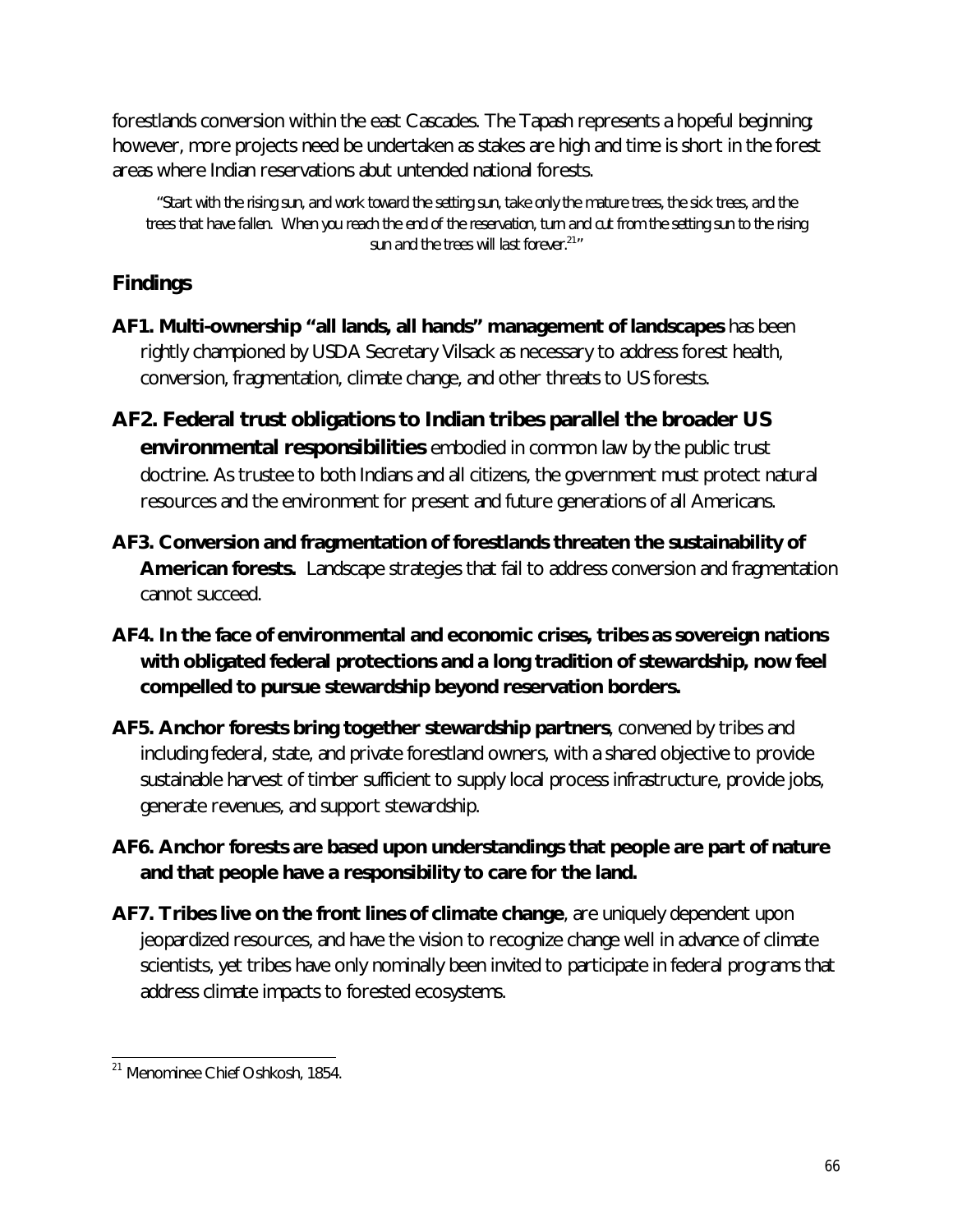**AF8. Fulfillment of trust responsibility to Indian tribes is a moral and legal obligation that can also be considered as an investment in Anchor Forests.** When thinking of stewardship, note that while capability and commitment might be schooled, hired, contracted, or purchased; vision is only available to those with a long history on the land.

## **Recommendations**

- **AF1. Anchor Forests, such as currently being piloted in Washington, should be supported.** In general, new entrepreneurial approaches to collaborative resource management should be bolstered and more widely applied. Innovative tribal forest resource management techniques and people should be considered as co-managers or managers of appropriate portions of the federal forest estate. Federal lands, taken inappropriately from tribes during the allotment period and within reservation boundaries, should be returned to tribal trust status as a part of Anchor Forest stewardship and consolidation.
- **AF2. Anchor Forests can evolve when applicable federal agencies bring Indian tribes into collaborative programs**, such as Landscape Conservation Cooperatives and the CFLP, as funded partners, facilitators and acknowledged stewardship leaders. Shared funding and involvement should extend to climate change. Equivalent levels of funding to that of sister agencies within DOI should be provided to BIA.
- **AF3. Non-governmental organizations and federal resource agencies should underwrite costs of tribal purchases of private forestlands through loans, grants and tax incentives** such that lands are placed in trust status and perpetually remain in forestry. Shared costs of restoring traditional lands to tribes are cost-effective investments in conservation and bestow deserved rewards for tribal provision of ecosystem services such as clean air and water, wildlife habitats, and viewsheds.
- **AF4. Stewardship Contracting and TFPA are valuable but underutilized opportunities** for tribes to assist fuels removals on federal lands. These contracting authorities should be linked to Anchor Forests, expanded, and extended to support tenyear agreements.